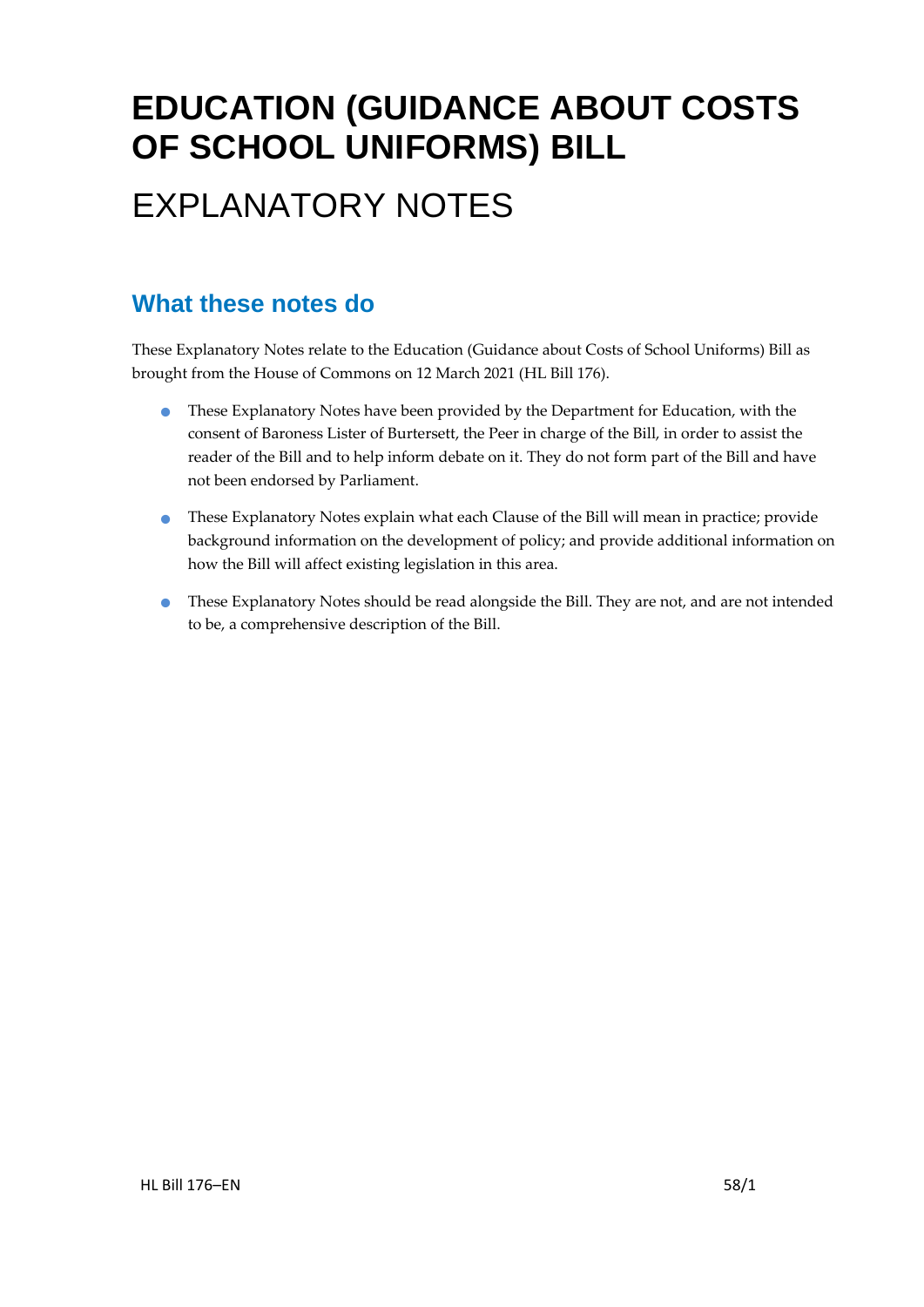### **Table of Contents**

| Subject                                                                      | Page of these Notes |  |
|------------------------------------------------------------------------------|---------------------|--|
| <b>Overview of the Bill</b>                                                  | $\overline{2}$      |  |
| Policy background                                                            | $\overline{2}$      |  |
| Legal background                                                             | $\overline{2}$      |  |
| Territorial extent and application                                           | $\overline{2}$      |  |
| <b>Commentary on provisions of Bill</b>                                      | 3                   |  |
| Clause 1: Issuing guidance<br>Clause 2: Extent, commencement and short title | 3<br>3              |  |
| Commencement                                                                 | 3                   |  |
| <b>Financial implications of the Bill</b>                                    | 3                   |  |
| Parliamentary approval for financial costs or for charges imposed            | $\boldsymbol{4}$    |  |
| <b>Compatibility with the European Convention on Human Rights</b>            | 4                   |  |
| <b>Related document</b>                                                      | 4                   |  |
| Annex A - Territorial extent and application in the United Kingdom           | $-5$                |  |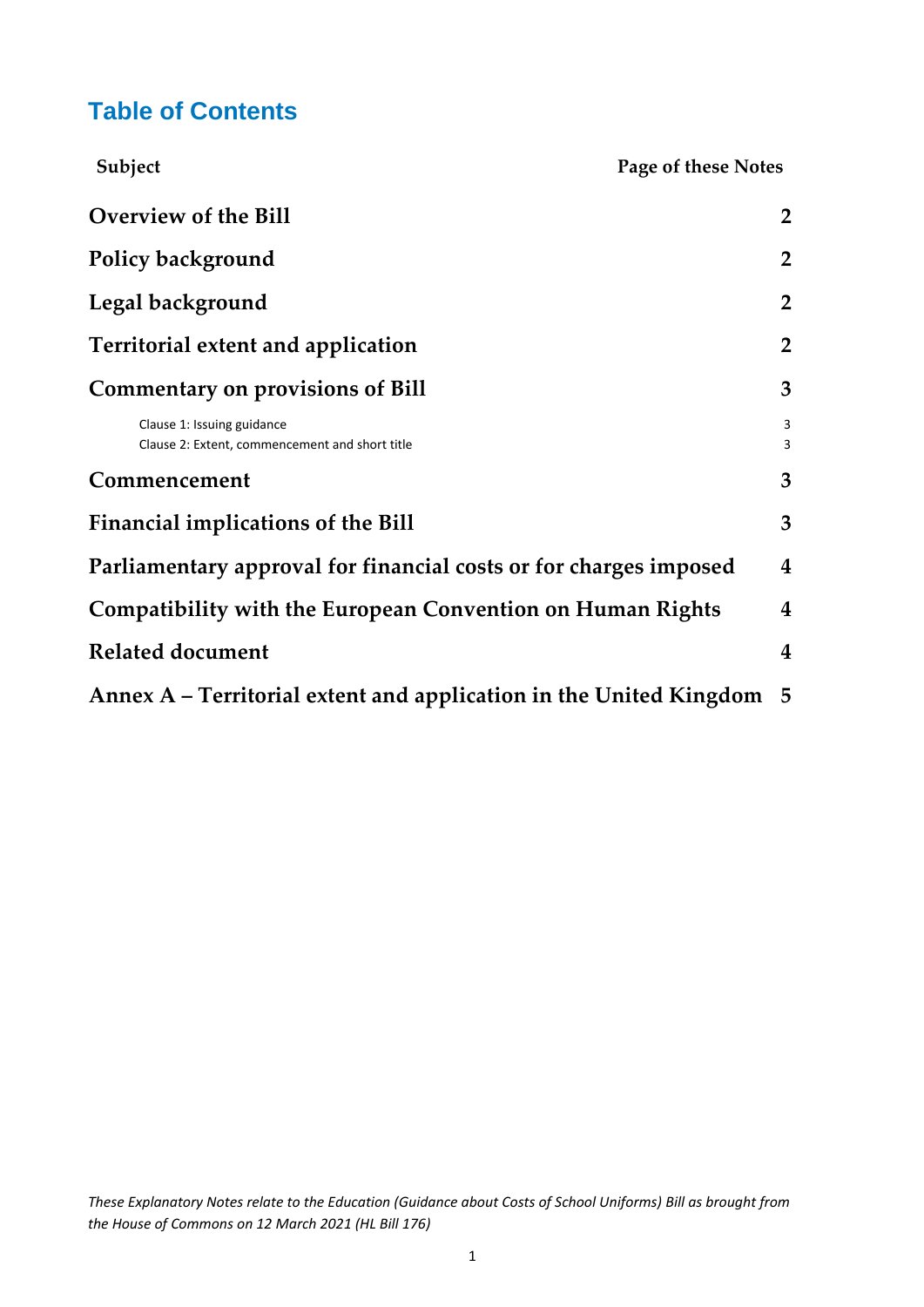## <span id="page-2-0"></span>**Overview of the Bill**

1 The Bill will impose a duty on the Secretary of State for Education to issue statutory guidance on the cost aspects of school uniform, to which relevant schools must have regard. The guidance will apply to relevant state-funded schools in England, namely, maintained schools (including maintained special schools); academies (including special academies and alternative provision academies); non-maintained special schools; and pupil referral units.

### <span id="page-2-1"></span>**Policy background**

- 2 At present, school uniform policy, including its cost, is a matter for a school's governing body or academy trust. The Department for Education has published non-statutory guidance on school uniform.
- 3 The Department for Education's non-statutory guidance was last updated in 2013 to give extra emphasis to the importance of cost considerations. The Department for Education's nonstatutory guidance makes clear that schools should give highest priority to the consideration of cost and value for money for parents.
- 4 In November 2015, the Government published the 'Better Markets Plan'. This included a commitment to put the Department for Education's existing school uniform guidance on costs on a statutory footing:

"The government wants to ensure that effective competition is used to drive better value for money and will therefore put existing best practice guidance for school uniform supply in England on a statutory footing".

5 This Bill will enable the Department for Education to make its guidance on the cost considerations of school uniform statutory.

### <span id="page-2-2"></span>**Legal background**

- There is no existing primary legislation specifically relating to school uniform or other aspects of appearance. Decisions about individual schools' uniform policies are a matter for the school's governing body or academy trust. However, as set out above, the Department for Education publishes non-statutory guidance on school uniform to support schools with this.
- 7 The Bill inserts new section 551A into Chapter III (Other Provisions about Schools) of Part X (Miscellaneous and General) of the Education Act 1996. This new section imposes (in subsection (1)) a statutory duty on the Secretary of State to issue guidance to relevant schools in England on the costs aspects of school uniform policies, to which the appropriate authority of those schools must have regard (see definitions under 'Commentary on provisions of Bill' below).

### <span id="page-2-3"></span>**Territorial extent and application**

- 8 The Bill extends to England and Wales and will apply to England only.
- 9 See the table in Annex A for a summary of the position regarding territorial extent and application in the United Kingdom. As the Bill is a Private Members' Bill, the English votes provisions in the Standing Orders of the House of Commons relating to Public Business do not apply.

*These Explanatory Notes relate to the Education (Guidance about Costs of School Uniforms) Bill as brought from the House of Commons on 12 March 2021 (HL Bill 176)*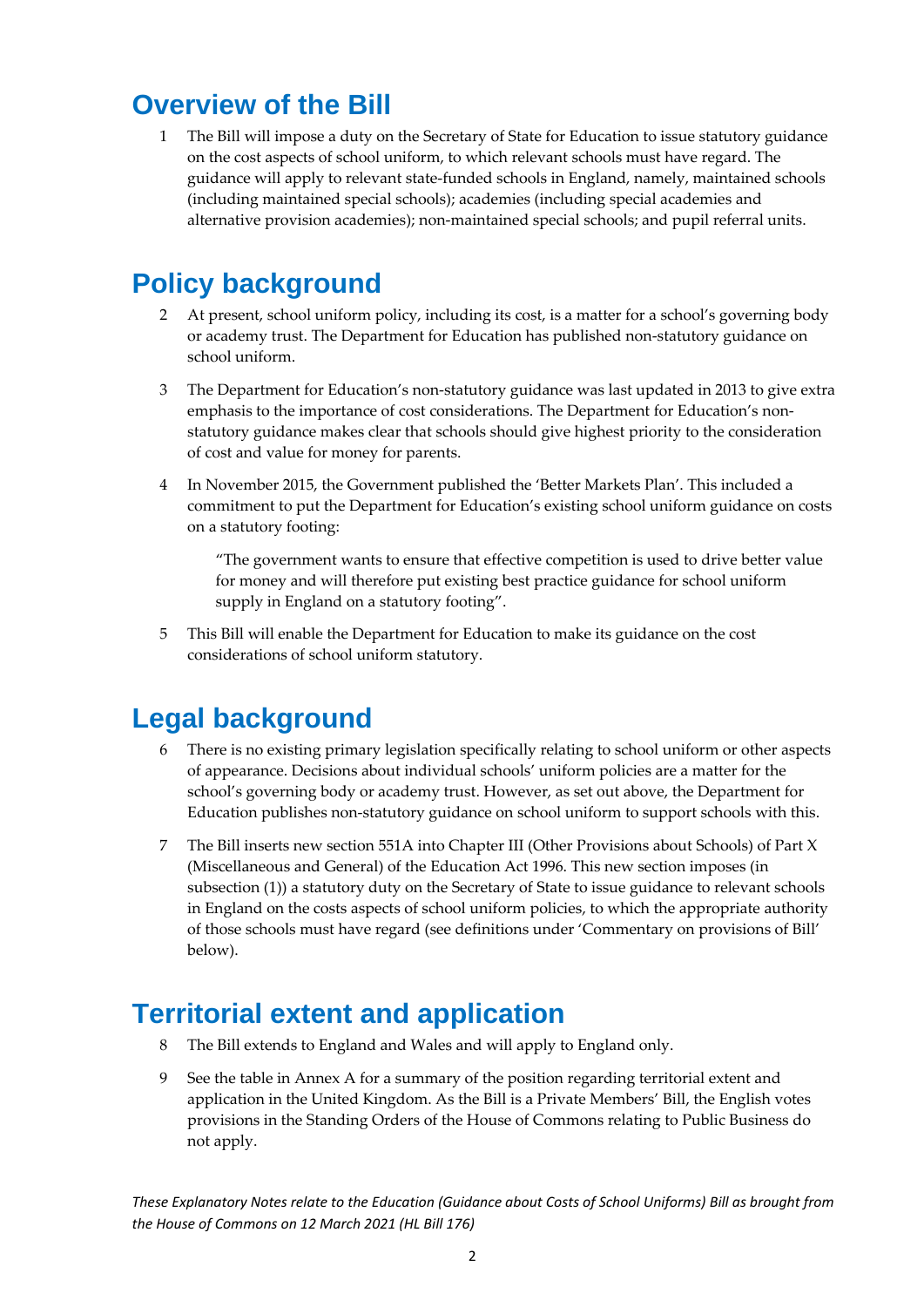## <span id="page-3-0"></span>**Commentary on provisions of Bill**

#### <span id="page-3-1"></span>Clause 1: Issuing guidance

- 10 This Clause inserts new section 551A into Chapter III (Other Provisions about Schools) of Part X (Miscellaneous and General) of the Education Act 1996.
- 11 Subsection (1) imposes a statutory duty on the Secretary of State to issue guidance to the appropriate authorities of relevant schools on the costs aspects of school uniform policies. This duty only applies to schools in England.
- 12 Subsection (2) provides a broad definition of the costs aspects of school uniform policies. It provides that the "costs aspects of school uniform policies" means "any aspects of school uniform policies that the Secretary of State considers relevant to the costs of school uniforms".
- 13 Subsection (3) sets out who has to comply with the guidance issued by the Secretary of State namely the appropriate authority of a relevant school. The meaning of 'appropriate authority' is set out in subsection (6) (see paragraph 16 below) and the meaning of 'relevant school' is set out in paragraph 15 below. The requirement imposed on the appropriate authority by subsection (3) is to have regard to the guidance issued by the Secretary of State when developing and implementing their school uniform policies.
- 14 Subsection (4) allows the Secretary of State to revise the guidance from time to time.
- 15 Subsection (5) explains which schools are covered by the Bill. They are: Academy schools (including special academies), alternative provision Academies, maintained schools (which include community, foundation or voluntary schools and community or voluntary special schools not in a hospital), non-maintained special schools and pupil referral units.
- 16 Subsection (6) explains what 'appropriate authority' means in the Bill for Academy schools, alternative provision Academies and non-maintained special schools, the proprietor; for maintained schools, the governing body; and for pupil referral units, the local authority.

#### <span id="page-3-2"></span>Clause 2: Extent, commencement and short title

17 Clause 2 covers extent and commencement. The Bill extends to England and Wales and applies to England only. It will come into force two months after the day on which it is passed.

### <span id="page-3-3"></span>**Commencement**

18 The Bill will come into force two months after the day on which it is passed.

## <span id="page-3-4"></span>**Financial implications of the Bill**

- 19 In and of itself the Bill does not have any financial implications. We do not believe this Bill will impose an additional cost on schools or the Department for Education.
- 20 The Department for Education will undertake any impact assessments on the draft statutory guidance on school uniform costs provided for by the Bill, where appropriate.

*These Explanatory Notes relate to the Education (Guidance about Costs of School Uniforms) Bill as brought from the House of Commons on 12 March 2021 (HL Bill 176)*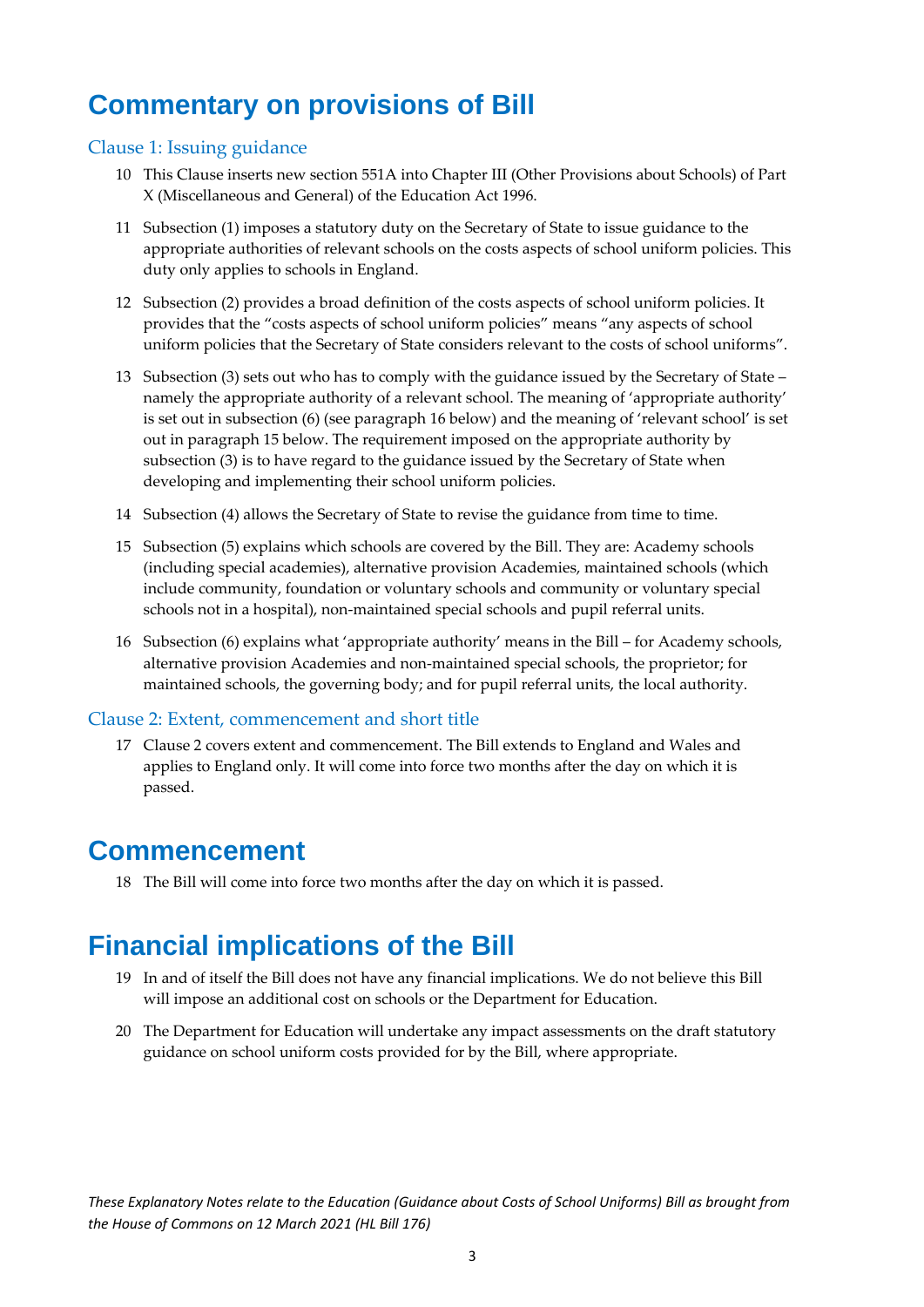# <span id="page-4-0"></span>**Parliamentary approval for financial costs or for charges imposed**

21 The Bill does not require a money resolution or a ways and means resolution.

## <span id="page-4-1"></span>**Compatibility with the European Convention on Human Rights**

22 The Department for Education has examined the compatibility of the provisions in the Bill with the Convention (in particular Article 1 of Protocol 1 (right to property); Article 2 of Protocol 1 (right to education) and Article 14 (prohibition of discrimination)) and believes that the Bill's provisions are compatible with the Convention rights.

### <span id="page-4-2"></span>**Related document**

- 23 The following document is relevant to the Education (Guidance about Costs of School Uniforms) Bill and can be read at the stated location:
	- Current School Uniform Guidance (updated September 2013) <https://www.gov.uk/government/publications/school-uniform>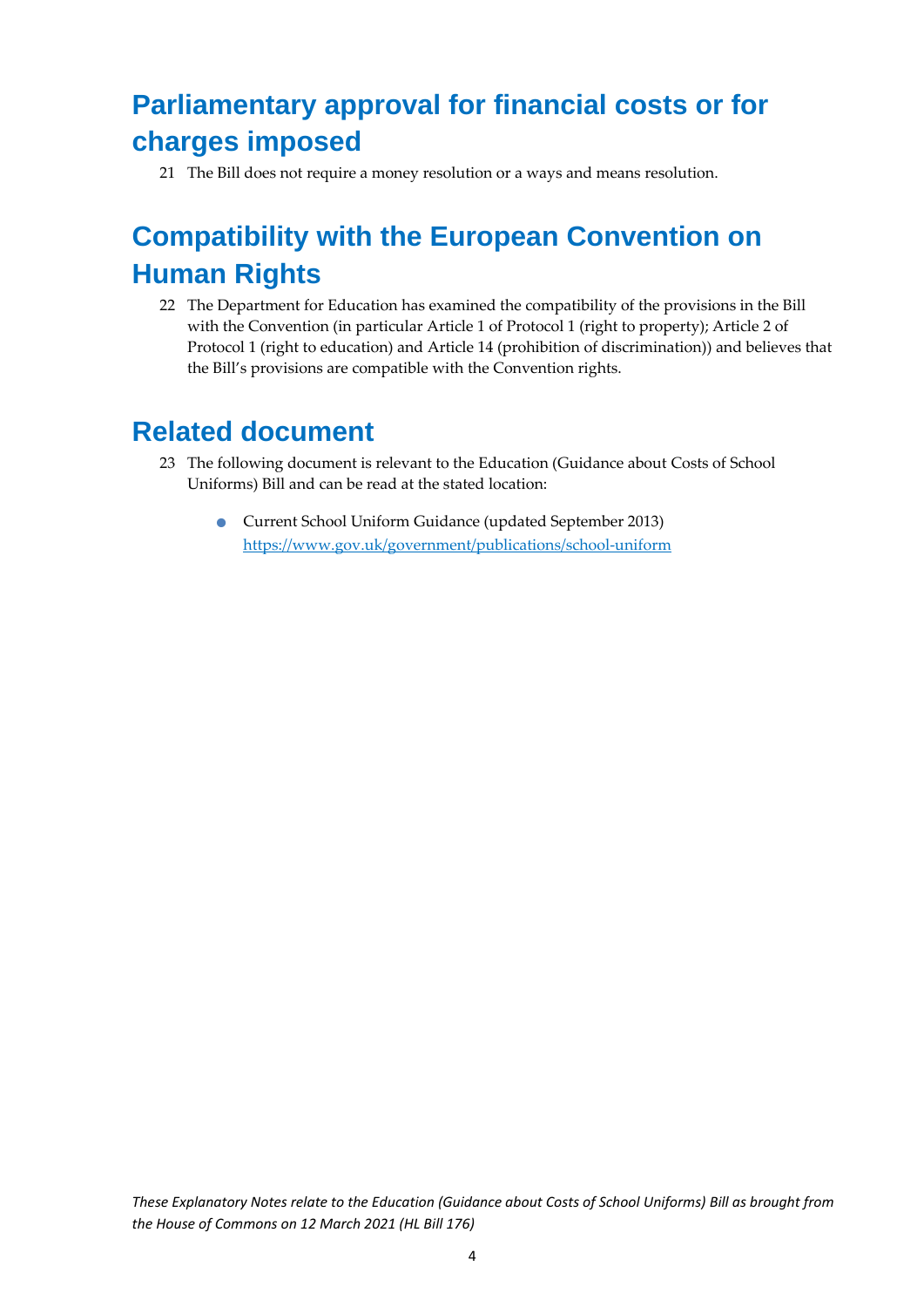# <span id="page-5-0"></span>**Annex A – Territorial extent and application in the United Kingdom**

24 The Bill extends to England and Wales and applies to England only. 1

| <b>Provision</b> | <b>Extends</b><br>to E & W<br>and<br>applies to<br>England? | <b>Extends</b><br>to E & W<br>and<br>applies to<br>Wales? | <b>Extends</b><br>and<br>applies to<br>Scotland? | <b>Extends and</b><br>applies to<br><b>Northern</b><br>Ireland? | Legislative<br><b>Consent</b><br><b>Motion</b><br>needed? |
|------------------|-------------------------------------------------------------|-----------------------------------------------------------|--------------------------------------------------|-----------------------------------------------------------------|-----------------------------------------------------------|
| Clause 1         | Yes                                                         | <b>No</b>                                                 | <b>No</b>                                        | <b>No</b>                                                       | No                                                        |
| Clause 2         | Yes                                                         | <b>No</b>                                                 | <b>No</b>                                        | <b>No</b>                                                       | <b>No</b>                                                 |

<sup>&</sup>lt;sup>1</sup> References in this Annex to a provision being within the legislative competence of the Scottish Parliament, Senedd Cymru or the Northern Ireland Assembly are to the provision being within the legislative competence of the relevant devolved legislature for the purposes of Standing Order No. 83J of the Standing Orders of the House of Commons relating to Public Business.

*These Explanatory Notes relate to the Education (Guidance about Costs of School Uniforms) Bill as brought from the House of Commons on 12 March 2021 (HL Bill 176)*